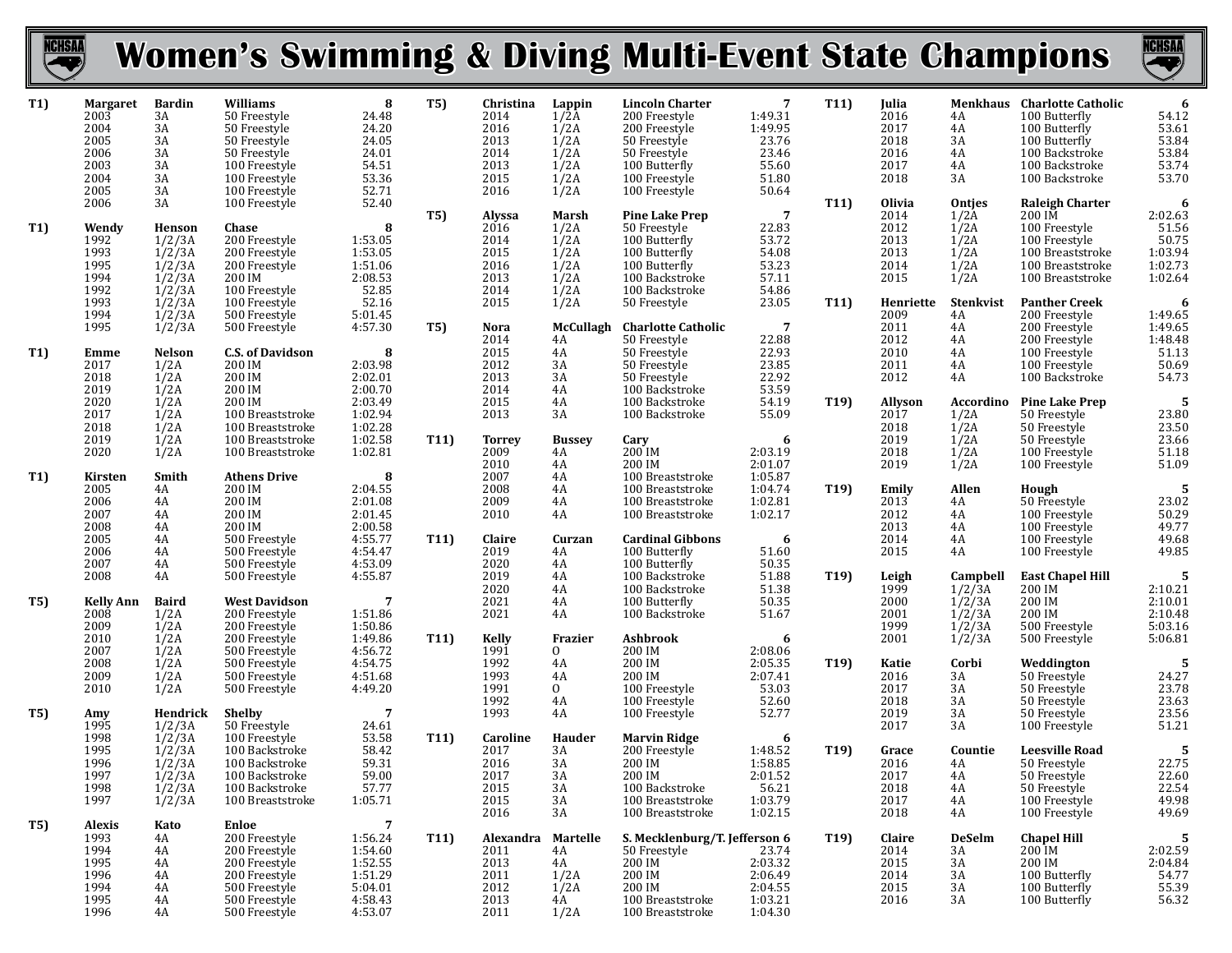

## **Women's Swimming & Diving Multi-Event State Champions**



1/2/3A 100 Backstroke 59.56

| T <sub>19</sub> ) | Meagan<br>1997<br>1998<br>1999<br>1999<br>1997        | <b>Drolet</b><br>4A<br>4A<br>4A<br>4A<br>4A               | <b>East Gaston</b><br>50 Freestyle<br>50 Freestyle<br>50 Freestyle<br>100 Freestyle<br>100 Freestyle      | 5<br>24.47<br>24.94<br>24.37<br>52.30<br>53.70           | T19               | Hannah<br>2012<br>2012<br>2013<br>2014<br>2013          | Moore<br>4A<br>4A<br>4A<br>4A<br>4A                                                    | <b>Green Hope</b><br>200 IM<br>500 Freestyle<br>500 Freestyle<br>500 Freestyle<br>100 Backstroke    | 5<br>2:01.56<br>4:51.20<br>4:47.66<br>4:40.98<br>54.37     | T19                       | <b>Sherry</b><br>1994<br>1995<br>1996<br>1995<br>1996   | West<br>4A<br>4A<br>4A<br>4A<br>4A                                     | <b>Leesville Road</b><br>200 IM<br>200 IM<br>50 Freestyle<br>100 Butterfly<br>100 Freestyle        | 5<br>2:09.33<br>2:06.89<br>24.20<br>57.99<br>52.68      |
|-------------------|-------------------------------------------------------|-----------------------------------------------------------|-----------------------------------------------------------------------------------------------------------|----------------------------------------------------------|-------------------|---------------------------------------------------------|----------------------------------------------------------------------------------------|-----------------------------------------------------------------------------------------------------|------------------------------------------------------------|---------------------------|---------------------------------------------------------|------------------------------------------------------------------------|----------------------------------------------------------------------------------------------------|---------------------------------------------------------|
| T <sub>19</sub> ) | Lauren<br>2002<br>2003<br>2004<br>2003<br>2004        | Faysoux<br>$3\overline{A}$<br>3A<br>3A<br>3A<br>3A        | Forestview<br>200 Freestyle<br>200 IM<br>200 IM<br>500 Freestyle<br>500 Freestyle                         | 5<br>1:55.48<br>2:08.80<br>2:07.80<br>5:05.98<br>5:10.42 | T19               | Emmaline<br>2015<br>2014<br>2015<br>2016<br>2017        | Peterson<br>3A<br>3A<br>3A<br>3A<br>3A                                                 | <b>Hickory</b><br>200 Freestyle<br>500 Freestyle<br>500 Freestyle<br>500 Freestyle<br>500 Freestyle | - 5<br>1:52.11<br>4:54.42<br>4:50.11<br>4:52.80<br>4:49.84 | T19)                      | Rachel<br>2007<br>2008<br>2009<br>2009<br>2007          | Wilson<br>3A<br>3A<br>3A<br>3A<br>3A                                   | Reagan<br>200 Freestyle<br>200 Freestyle<br>200 Freestyle<br>500 Freestyle<br>100 Backstroke       | 5<br>1:56.15<br>1:57.69<br>1:53.07<br>5:07.28<br>59.54  |
| T <sub>19</sub> ) | Stephanie<br>2004<br>2002<br>2003<br>2002<br>2004     | Glover<br>4A<br>4A<br>4A<br>4A<br>4A                      | <b>Athens Drive</b><br>50 Freestyle<br>100 Butterfly<br>100 Butterfly<br>100 Backstroke<br>100 Backstroke | 5<br>24.10<br>57.65<br>57.46<br>57.44<br>58.83           | T19               | Julia<br>2015<br>2016<br>2017<br>2016<br>2017           | Poole<br>4A<br>4A<br>4A<br>4A<br>4A                                                    | <b>Middle Creek</b><br>200 IM<br>200 IM<br>200 IM<br>$100\rm\;Breatstroke$<br>100 Breaststroke      | 5<br>2:00.75<br>1:59.76<br>1:58.96<br>1:02.62<br>1:01.78   | T45)                      | Erin<br>1996<br>1997<br>1998<br>1999                    | <b>Bailey</b><br>1/2/3A<br>1/2/3A<br>1/2/3A<br>1/2/3A                  | <b>Fuguay-Varina</b><br>1 Meter Diving<br>1 Meter Diving<br>1 Meter Diving<br>1 Meter Diving       | 4<br>437.10<br>403.00<br>426.75<br>471.78               |
| T <sub>19</sub> ) | Meredith<br>1999<br>2000<br>2001<br>2000<br>2001      | Greene<br>4A<br>4A<br>4A<br>4A<br>4A                      | <b>Chapel Hill</b><br>$200$ IM<br>200 IM<br>200 IM<br>500 Freestyle<br>500 Freestyle                      | 5<br>2:05.69<br>2:03.65<br>2:04.81<br>4:49.05<br>4:51.79 | T19               | Lauren<br>1995<br>1996<br>1997<br>1994<br>1996          | Rafferty<br>$\frac{1}{2}$ /3A<br>$\frac{1}{2}$ /3A<br>$1/2/3A$<br>$1/2/3A$<br>$1/2/3A$ | <b>Southwest Guilford</b><br>200 IM<br>200 IM<br>200 IM<br>100 Breaststroke<br>100 Breaststroke     | 5<br>2:11.72<br>2:12.63<br>2:09.45<br>1:08.88<br>1:09.65   | T45)<br>T <sub>45</sub> ) | <b>Shannon</b><br>2001<br>2002<br>2001<br>2002<br>Cathy | <b>Brewer</b><br>1/2/3A<br>3A<br>1/2/3A<br>3A<br><b>Burgess</b>        | <b>Hickory</b><br>50 Freestyle<br>50 Freestyle<br>100 Freestyle<br>100 Freestyle<br><b>Hickory</b> | $\overline{4}$<br>25.10<br>25.00<br>54.44<br>54.02<br>4 |
| T <sub>19</sub> ) | <b>Brittany</b><br>2001<br>2002<br>2003<br>2003       | Johnson<br>4A<br>4A<br>4A<br>4A                           | R.J. Reynolds<br>200 Freestyle<br>200 IM<br>200 IM<br>500 Freestyle                                       | 5<br>1:51.48<br>2:05.48<br>2:04.70<br>4:55.90            | T19               | Lauren<br>2012<br>2013<br>2011<br>2012                  | <b>Rhodes</b><br>3A<br>3A<br>3A<br>3A                                                  | <b>Charlotte Catholic</b><br>200 Freestyle<br>200 Freestyle<br>50 Freestyle<br>100 Freestyle        | 5<br>1:50.22<br>1:47.98<br>23.41<br>50.55                  | T45)                      | 1987<br>1988<br>1987<br>1988<br>Katherine               | $\Omega$<br>$\overline{0}$<br>$\mathbf{0}$<br>$\mathbf{0}$<br>Caldwell | 200 IM<br>200 IM<br>100 Backstroke<br>100 Backstroke<br>Concord                                    | 2:12.55<br>2:11.57<br>59.11<br>59.96<br>$\overline{4}$  |
| T <sub>19</sub> ) | 2001<br>Emily<br>2020<br>2019<br>2020                 | 4A<br>Knorr<br>1/2A<br>1/2A<br>1/2A                       | 100 Breaststroke<br>Salisbury<br>200 Freestyle<br>500 Freestyle<br>500 Freestyle                          | 1:06.15<br>5<br>1:50.56<br>5:01.64<br>4:52.40            | T <sub>19</sub> ) | 2013<br>Lindsev<br>1997<br>2000<br>1997                 | 3A<br>Saufley<br>$\frac{1}{2}/\frac{3}{3}$<br>$\frac{1}{2}/\frac{2}{3}$                | 100 Freestyle<br><b>Southwest Guilford</b><br>200 Freestyle<br>200 Freestyle<br>500 Freestyle       | 50.02<br>5<br>1:57.03<br>1:56.28<br>5:13.64                | T45)                      | 2003<br>2005<br>2004<br>2005<br>Nikki                   | 3A<br>3A<br>3A<br>3A<br><b>Deering</b>                                 | 100 Butterfly<br>100 Butterfly<br>100 Backstroke<br>100 Backstroke<br><b>Central Davidson</b>      | 58.42<br>58.31<br>59.49<br>57.88<br>$\boldsymbol{4}$    |
| T19)              | 2021<br>2021<br>Jennifer                              | 1/2A<br>1/2A<br>Lentz                                     | 200 Freestyle<br>500 Freestyle<br><b>Brevard</b>                                                          | 1:49.11<br>4:49.04<br>5                                  | T19               | 1998<br>2000<br>Caroline                                | 1/2/3A<br>1/2/3A<br>Smith                                                              | 500 Freestyle<br>500 Freestyle<br><b>South Davidson</b>                                             | 5:09.88<br>5:04.65<br>-5                                   |                           | 2002<br>2000<br>2001<br>2002                            | 1/2A<br>1/2/3A<br>1/2/3A<br>1/2A                                       | 200 Freestyle<br>100 Butterfly<br>100 Butterfly<br>100 Freestyle                                   | 1:57.61<br>58.16<br>57.96<br>53.51                      |
|                   | 1997<br>1998<br>1999<br>2000<br>1999                  | 1/2/3A<br>1/2/3A<br>1/2/3A<br>1/2/3A<br>1/2/3A            | 50 Freestyle<br>50 Freestyle<br>50 Freestyle<br>50 Freestyle<br>100 Breaststroke                          | 25.14<br>24.30<br>24.14<br>24.97<br>1:07.07              |                   | 2008<br>2009<br>2006<br>2008<br>2009                    | 1/2A<br>1/2A<br>1/2A<br>1/2A<br>1/2A                                                   | 200 IM<br>200 IM<br>500 Freestyle<br>100 Backstroke<br>100 Backstroke                               | 2:10.04<br>2:05.30<br>5:06.24<br>57.92<br>56.77            | T45)                      | Julie<br>2007<br>2008<br>2009<br>2010                   | Doran<br>4A<br>4A<br>4A<br>4A                                          | <b>Holly Springs</b><br>1 Meter Diving<br>1 Meter Diving<br>1 Meter Diving<br>1 Meter Diving       | 4<br>464.00<br>454.25<br>429.55<br>448.90               |
| T <sub>19</sub> ) | <b>Teresa</b><br>2006<br>2007<br>2005<br>2006<br>2007 | Long<br>$1/2\overline{A}$<br>1/2A<br>1/2A<br>1/2A<br>1/2A | Raleigh Charter<br>50 Freestyle<br>50 Freestyle<br>100 Freestyle<br>100 Freestyle<br>100 Freestyle        | 5<br>23.69<br>23.60<br>52.76<br>51.46<br>51.53           | T19               | <b>Madeline</b><br>2020<br>2019<br>2020<br>2021<br>2021 | Smith<br>3A<br>3A<br>3A<br>3A<br>3A                                                    | J.H. Rose<br>200 Freestyle<br>100 Freestyle<br>100 Freestyle<br>200 Freestyle<br>100 Freestyle      | 5<br>1:49.38<br>50.83<br>50.15<br>1:48.90<br>:50.16        | T <sub>45</sub> )         | Eileen<br>1989<br>1990<br>1991<br>1992                  | <b>Duley</b><br>$\Omega$<br>$\overline{0}$<br>$\mathbf{0}$<br>4A       | Apex<br>1 Meter Diving<br>1 Meter Diving<br>1 Meter Diving<br>1 Meter Diving                       | 4<br>344.75<br>368.15<br>364.35<br>405.95               |
| T19)              | Keri<br>2008<br>2006<br>2007<br>2008                  | McAfee<br>3A<br>3A<br>3A<br>3A                            | <b>Charlotte Catholic</b><br>200 IM<br>100 Butterfly<br>100 Butterfly<br>100 Butterfly                    | 5<br>2:07.31<br>58.32<br>57.12<br>56.39                  | T19               | Shannon<br>2006<br>2005<br>2006<br>2005                 | <b>Van Hoy</b><br>3A<br>1/2A<br>3A<br>1/2A                                             | <b>Charlotte Catholic</b><br>500 Freestyle<br>500 Freestyle<br>200 Freestyle<br>200 Freestyle       | -5<br>5:08.24<br>5:04.27<br>1:55.46<br>1:52.58             | T <sub>45</sub> )         | Anna<br>2016<br>2015<br>2016<br>2018                    | Durak<br>3A<br>3A<br>3A<br>3A                                          | <b>Hickory</b><br>200 Freestyle<br>100 Freestyle<br>100 Freestyle<br>500 Freestyle                 | 4<br>1:52.11<br>51.74<br>51.76<br>4:52.87               |
|                   | 2005                                                  | 1/2A                                                      | 100 Butterfly                                                                                             | 1:00.42                                                  |                   | 2003                                                    | 1/2A                                                                                   | 200 IM                                                                                              | 2:12.82                                                    | T <sub>45</sub> )         | Dondrea<br>1993<br>1994<br>1993                         | Elliot<br>$1/2/3A$<br>$1/2/3A$<br>1/2/3A                               | <b>East Rowan</b><br>100 Butterfly<br>100 Butterfly<br>100 Backstroke                              | $\boldsymbol{4}$<br>58.86<br>59.79<br>59.87             |